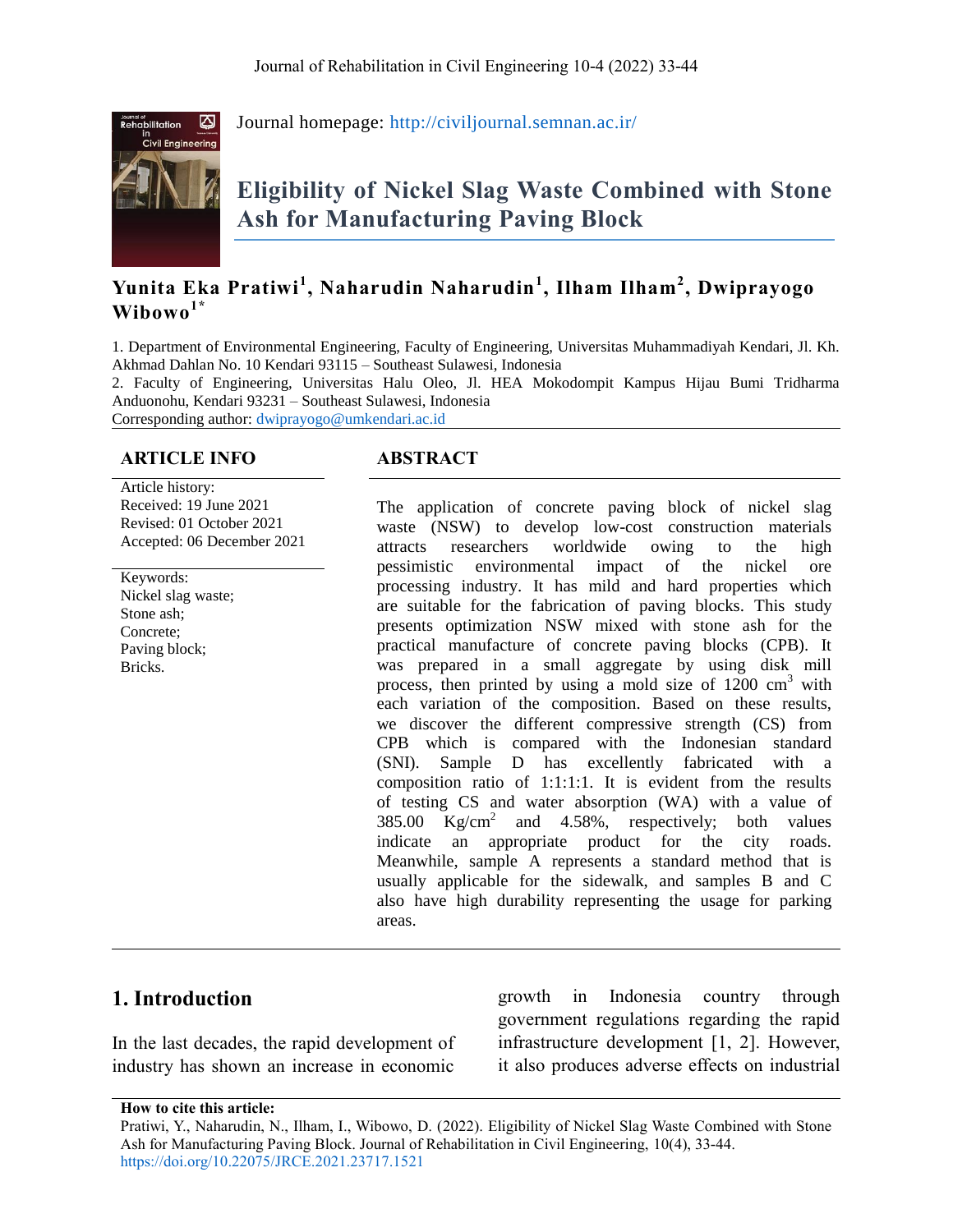activities such as waste production, an uncomfortable environment, and the emergence of various diseases [3]. One common problem is waste management which receives serious attention from the Ministry of Environment [4, 5]. At present, the Indonesian government continues to care for developing environmentally-friendly industries and study the utilization of industrial waste [6, 7]. Especially in the mining industry, it also produces sources of environmental pollution such as NSW, coal waste, and other chemical compounds [8, 9]. Therefore, we must attend to utilize mining waste to reduce solid waste and also producing new materials to be applied to the community [10]. One type of residue from the mining industry process is NSW which is resulted from the smelting process after going through combustion and filtering in smelter processing [11, 12].

Nowadays a lot of nickel smelter industry has been built and developed in the Southeast Sulawesi Province-Indonesia and the average of NSW production is 4,700 Mt, it is also comparable to the increase in mine production [13, 14]. The NSW has been categorized as hazardous and toxic material that potentially produces environmental pollution [15]. Generally, it can be utilized for building construction material caused it containing several chemical compositions as a substitute for the sand mixture or stone [16, 17]. The smelting industry In Southeast Sulawesi has disposed of NSW in the aquatic environment that aims to the stockpiling process around the industrial area [18, 19]. Thus, hazardous and toxic material waste from mining industries in Indonesia has not been thoughtfully good practice.

According to Wibowo et al. [8] that the chemical composition of NSW is consists of

 $SiO<sub>2</sub> 51.04\%, Al<sub>2</sub>O<sub>3</sub> 27.41\%, Fe<sub>2</sub>O<sub>3</sub> 14.85\%,$ CaO 0.90%, and MgO 4.05%. After being tested by using the X-Ray Fluorescence (XRF) instrument, it was found that the components of the NSW were practically similar components with sands material such as the high content of  $SiO<sub>2</sub>$  and  $Al<sub>2</sub>O<sub>3</sub>$  i.e. 51.04% and 27.41%, respectively. Thus, it means can be used as a manufacturing CPB. Chemically, preparation for manufacturing concrete can be applied by mixing the CaO and  $Al_2O_3$  compounds react with water to form calcium hydroxide  $(Ca(OH)<sub>2</sub>)$ /aluminum hydroxide  $(AI(OH)<sub>2</sub>)$ (hydration process), this reaction will produce the swelling concrete due to the effect of water inserting into the CPB pores [20]. Meanwhile, the  $SiO<sub>2</sub>$  compound in CPB will also react with  $Ca(OH)_2$  to form calcium silicate hydrate (CSH) which servers to reduce the number of pores [21]. Therefore, we improve the aggregate material to reduce the number of pores in CPB by adding stone ash. It is essential to improve the CPB properties to increase hardness on NSW pore side because it has contained many silica, alumina alkaline, iron, and lime-silica compounds which are very smooth and amorphous can be used as cement production [22, 23].

The function of stone ash is to stabilize the swelling soils caused by the water absorption, this condition will react between amorphous silica and calcium to produce CSH with reducing pore formation [24, 25]. This is proven by the value of liquid limit, plasticity, and index decreased in various percentages of stone ash [26, 27]. Based on Meyer has reported that stone ash is suitable used as a substitute for sands in manufacturing CPB [28]. Thus this paper discusses the composition of NSW and stone ash for the manufacture of CPB material. In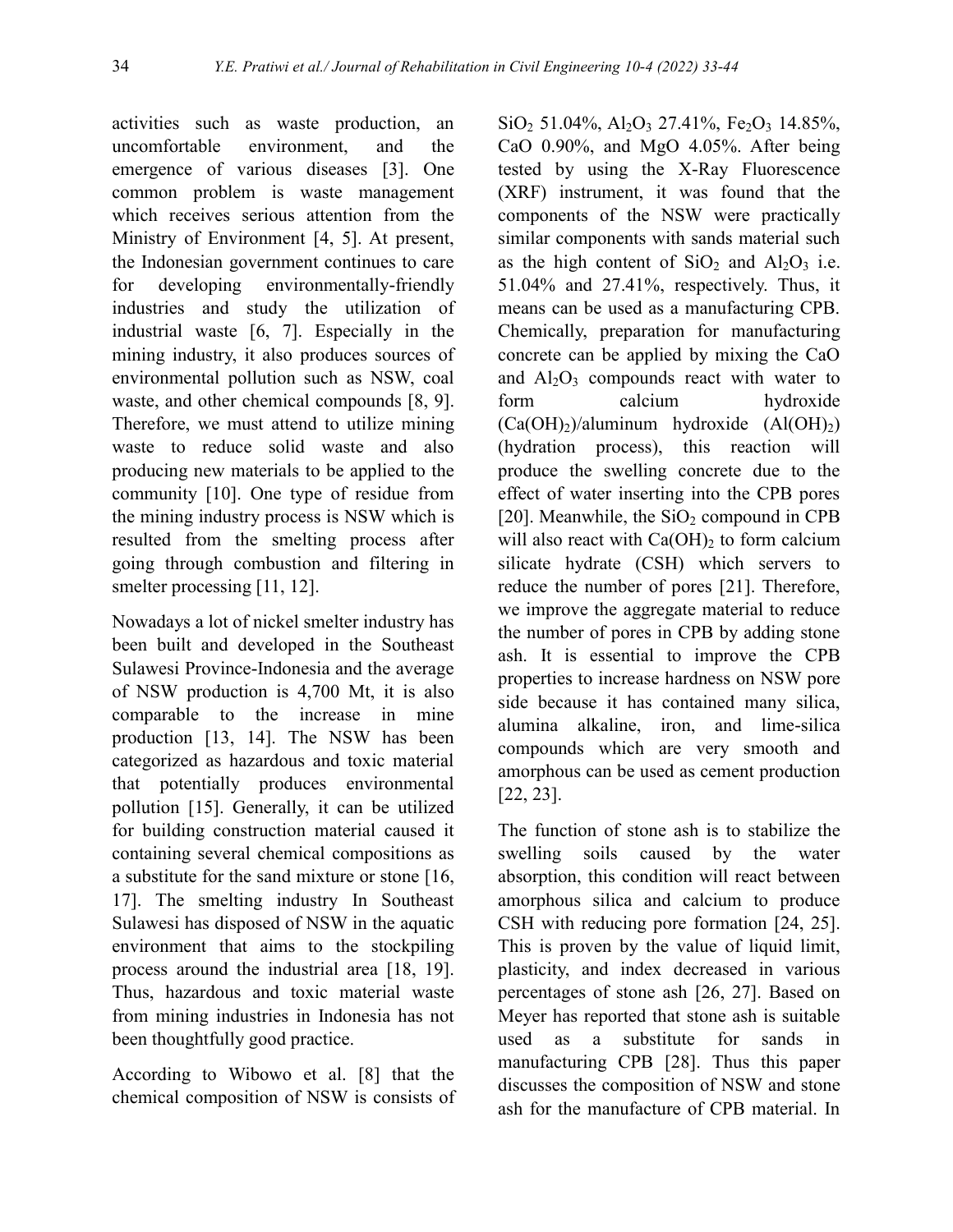practice, we prepare 4 CPB materials which are given labels A, B, C, and D. Sample A as control was fabricated based on Indonesian standards. We are referring to Indonesian standards because all aspects of production must be assessed through Indonesian standards both in terms of economics, production, and safety. In this case, we compare material quality such as compressive strength and water absorption which can be applied in the community. Therefore, this objective in this study is using nickel slag waste as a paving block manufacture to reduce mining waste.

# **2. Experimental methods**

# 2.1. Sample preparation

NSW and stone ash samples were collected from Indonesian Morowali Industrial Park (PT. IMIP) with an ore size of 5.0 cm. Subsequently, the sample was dried and crushed by using a laboratory disk mill to obtain the particle size variation of  $\pm 0.236$ mm and sieved with a particle size of 50 mesh (0.297 mm). It is certainly due to replace the sand as fine aggregate and also obtained uniform particle sizes [29, 30]. Finally, the sample was weighed using a scale based on the composition of variations ingredients (Table 1).

**Table 1.** Variation in paving block mix composition (%w/w).

| COMPOSITION $(70W/W)$ . |                                     |               |               |               |         |  |
|-------------------------|-------------------------------------|---------------|---------------|---------------|---------|--|
| <b>Sample</b>           | <b>Cement Gravel Sand NSW Stone</b> |               |               |               |         |  |
|                         | $\frac{0}{0}$                       | $\frac{0}{0}$ | $\frac{0}{0}$ | $\frac{6}{9}$ | Ash $%$ |  |
|                         | 25                                  | 25            | 50            |               |         |  |
| (Control)               |                                     |               |               |               |         |  |
| В                       | 25                                  | 25            |               | 40            | 10      |  |
| C                       | 25                                  | 25            |               | 30            | 20      |  |
| ו ו                     | 25                                  | 25            |               | 25            | 25      |  |

### 2.2. Fabrication of paving block

In this study, we mix the cement, gravel, sand, NSW, and stone ash to form the concrete paving block with the variation of the composition materials as shown in Table 1. The CPB was prepared with six pieces (three pieces for CS test and three for WA test). Based on Table 1, sample A is a control that is compared with the 3 samples (B, C, and D), and it is a standard material for fabricating the CPB. Meanwhile, samples B, C, and D are a variety of samples test with NSW and stone ash. Furthermore, all materials were inserted into a square mixing container with a size of 50 cm $\times$ 50 cm $\times$ 5 cm according to the variation samples in Table 1. It is given enough water in the middle of the dough and stirs until evenly distributed for 5- 10 minutes to produce the mixture binds to each other (homogeneous).

After homogeneous, the mixture is put into a mold size of 20 cm  $\times$  10 cm  $\times$  6 cm to form CPB. This process is pressed with 0.30 MPa to produce solid material. Then, the printed paving block is dried at the ambient temperature for 24 h and given the number identification to mark each test specimen. To obtain the high-solid material, we immerse the paving block for 7 days and it dried for 28 days at ambient temperature (Figure 1). After that, the specimens are ready to be tested for CS and WA. Concrete CS is considered to reach 100% after 28 days old concrete (Indonesian standard) [31, 32].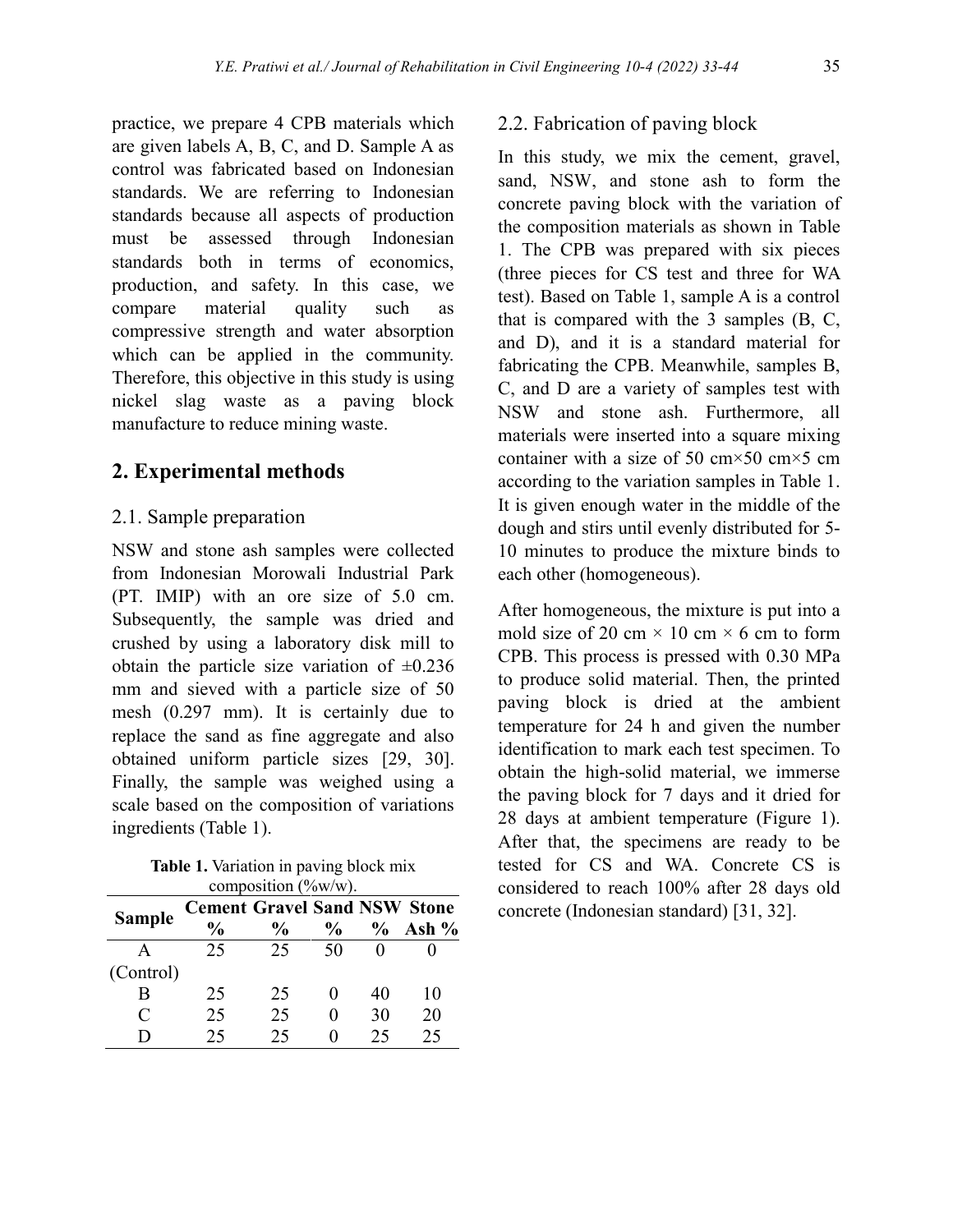

**Figure 1.** The manufacturing of CPB for 28 days at ambient temperature.

#### 2.1. Characterizations

2.1.1. Compressive strength test

CPB was tested of CS by using Digital Compression Machine (2000 kN) to obtain the CS data after objects experience crushing test. It was tested at 28 days namely samples A, B, C, and D, each of which amounted to 3 pieces in the form of blocks with a size of 20 cm  $\times$  10 cm  $\times$  6 cm. Before being given a compressive, the weight of the sample was recorded, then the compressive load is given slowly to the test sample by operating the pump lever until the test object is destroyed. The load scale pointing needle decrease or increases, the scale indicated by the needle is recorded as the maximum load that can be carried by the test object.

#### 2.1.2. Water absorption test

Samples A, B, C, and D were prepared each amounted to three pieces and immersed in water until saturated (24 h) then weighed in a wet condition. After that, it is dried in the oven at 105°C for 24 h then weighed in a dry state until constant weight.

#### **3. Results and discussion**

#### 3.1. Compressive strength test

This study uses variations of the CPB composition according to Table 1 which is a mixture of NSW and stone ash as a substitute for fine aggregate. The samples object used in this study is a block with a size of 20 cm  $\times$ 10 cm  $\times$  6 cm (1200 cm<sup>3</sup>). The measured parameters are CS by using Eq. 1 as measured by compression testing. The CS test results for samples A, B, C, and D can be seen in Table 2. Based on Table 2 shows the sample A with a weight of 2.701 Kg produces a CS of  $201.665$  Kg/cm<sup>2</sup>. This data is a comparison with the treatment of samples B, C, and D. From the data can be seen that samples B, C, and D with a weight of 2.916 Kg, 2.945 Kg, and 2.936 Kg were producing a CS of 320.83  $\text{Kg/cm}^2$ , 350  $\text{Kg/cm}^2$ , and 385 Kg/cm<sup>2</sup>, respectively. A large load value is how much weight is pressed against the compressive area for 200  $\text{cm}^2$ . The similarity of samples weight does not affect the compressive load, this is due to differences in the composition of the NSW of each sample. NSW has a significant impact on its ability to replace the role of sand. A ratio of 1: 1: 1: 1 (Sample D) and the same surface area shows that the compressive strength test value is very high with a value of 385  $Kg/cm<sup>2</sup>$ . High silica composition in slag is expected to improve the perfect interface because the hydration process that occurs between cement and aggregate has reduced the pore interface [8]. In addition, high energy is required for the destruction of concrete. According to Cho et al. [33] there are two types of nickel slag namely high and low slag which are categorized as porous slag properties. In this case, we use high slag in the form of dark brown fine sand (ferronickel slag powder) which has low pores. The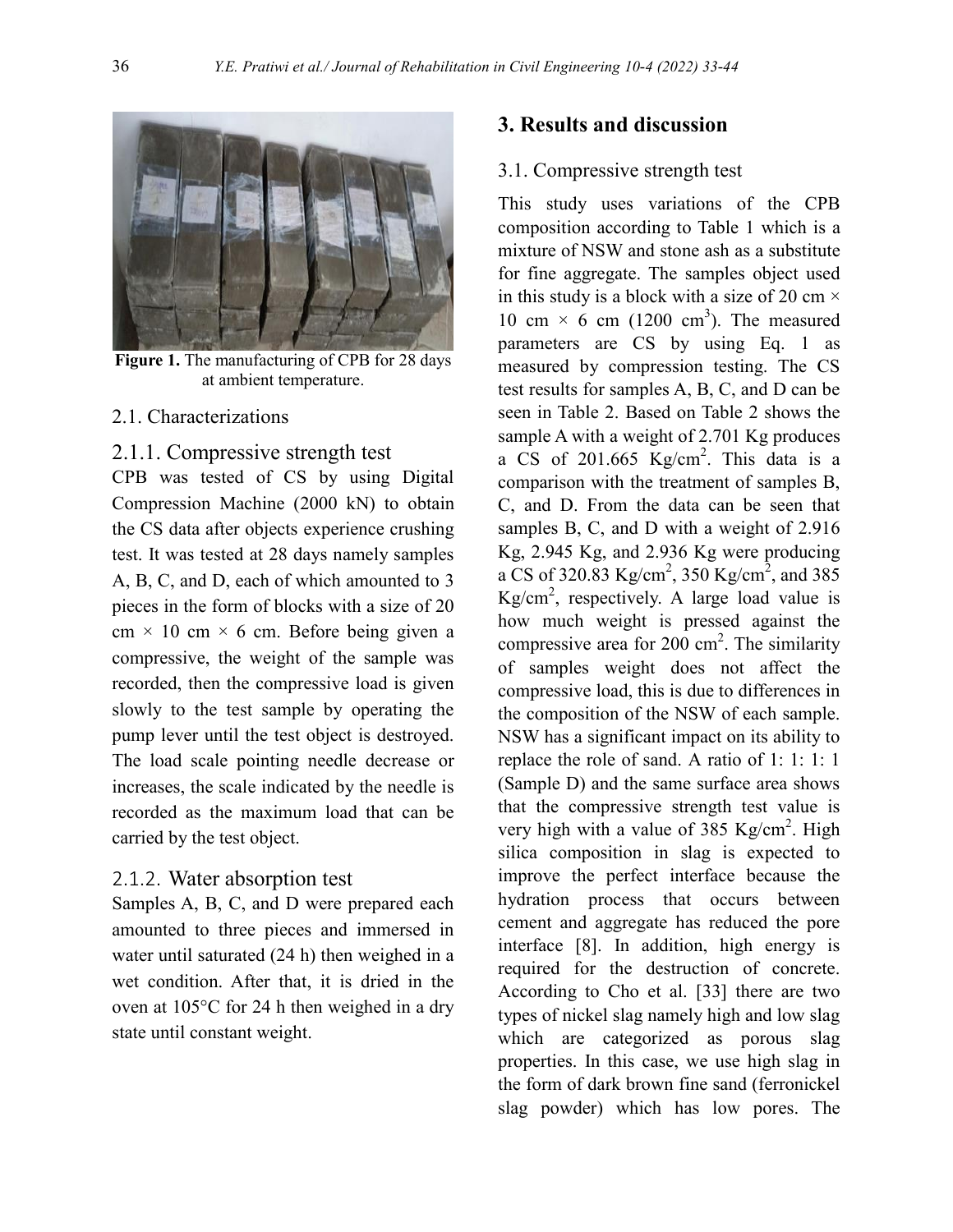effects of possible damages in the specimens by cycles of thermal expansions and contractions, as well as the cycles of moisture movement and shrinkage are considered to reflect in the compressive strengths [34].

Figure 2 exhibits that the high load value was proportional to the high of CS. It is due to sampling D has a good composition in the process of mixing and making the paving block. Based on Table 1, sample D has the same composition by 1:1:1:1 where the role of NSW and stone ash to substitute the sand for manufacturing CPB, meanwhile the cement and gravel to increase the concentrate and adhesive agent [35, 36]. Based on the data, we report that the NSW and stone ash can be used for manufacturing CPB with a composition ratio of 1:1:1:1. Then, we grouping of CPB to be categorized in the Standard National of Indonesia (SNI) No. 03- 0691-1996 to obtain the feasibility of materials [31].

| Table 2. The results of CS test. |                                         |              |                                            |                                                                   |                     |                                                                |  |
|----------------------------------|-----------------------------------------|--------------|--------------------------------------------|-------------------------------------------------------------------|---------------------|----------------------------------------------------------------|--|
| <b>Sample</b><br>code            | <b>Weight of</b><br>test object<br>(Kg) | Load<br>(Kg) | compressive<br>area $\text{(cm}^2\text{)}$ | <b>Actual</b><br>compressive<br>strength<br>(Kg/cm <sup>2</sup> ) | Factor<br>chamfered | compressive<br>strength<br>conversion<br>(Kg/cm <sup>2</sup> ) |  |
| A                                | 2.70                                    | 40,333       | 200                                        | 201.66                                                            | 1.0                 | 201.66                                                         |  |
| B                                | 2.92                                    | 64,166       | 200                                        | 320.83                                                            | 1.0                 | 320.83                                                         |  |
| C                                | 2.95                                    | 70,000       | 200                                        | 350.00                                                            | 1.0                 | 350.00                                                         |  |
| D                                | 2.94                                    | 77,000       | 200                                        | 385.00                                                            | 1.0                 | 385.00                                                         |  |

**Table 3.** The CS results of CPB by SNI 03-0691-1996 (Indonesia standard) [31].

| Compressive<br>strength $(Kg/cm2)$ | <b>Feasibility</b>          | Application |
|------------------------------------|-----------------------------|-------------|
| 356.09                             |                             | Road        |
| 173.35                             | R                           | Parking     |
| 127.47                             | $\mathcal{C}_{\mathcal{C}}$ | Pedestrians |
| 86.68                              |                             | Garden      |



**Fig. 2.** Graph of the relationship between the load value with CS.

Table 2 is a data of the CS test, then we compare with the SNI 03-0691-1996 standard which applied to the Indonesia community. The results of the comparison of CS data can be seen in Table 4. Based on SNI 03-0691-1996 [31] (Table 3), the paving block has been categorized into 4 feasibility namely A, B, C, and D with the minimum CS value of  $356.90 \text{ Kg/cm}^2$ ,  $173.35 \text{ Kg/cm}^2$ , 127.46  $Kg/cm^2$ , , and  $86.66$  Kg/cm<sup>2</sup>, respectively. The analysis results of the CS test in samples A, B, C, and D can be seen in Table 4 and Figure 3.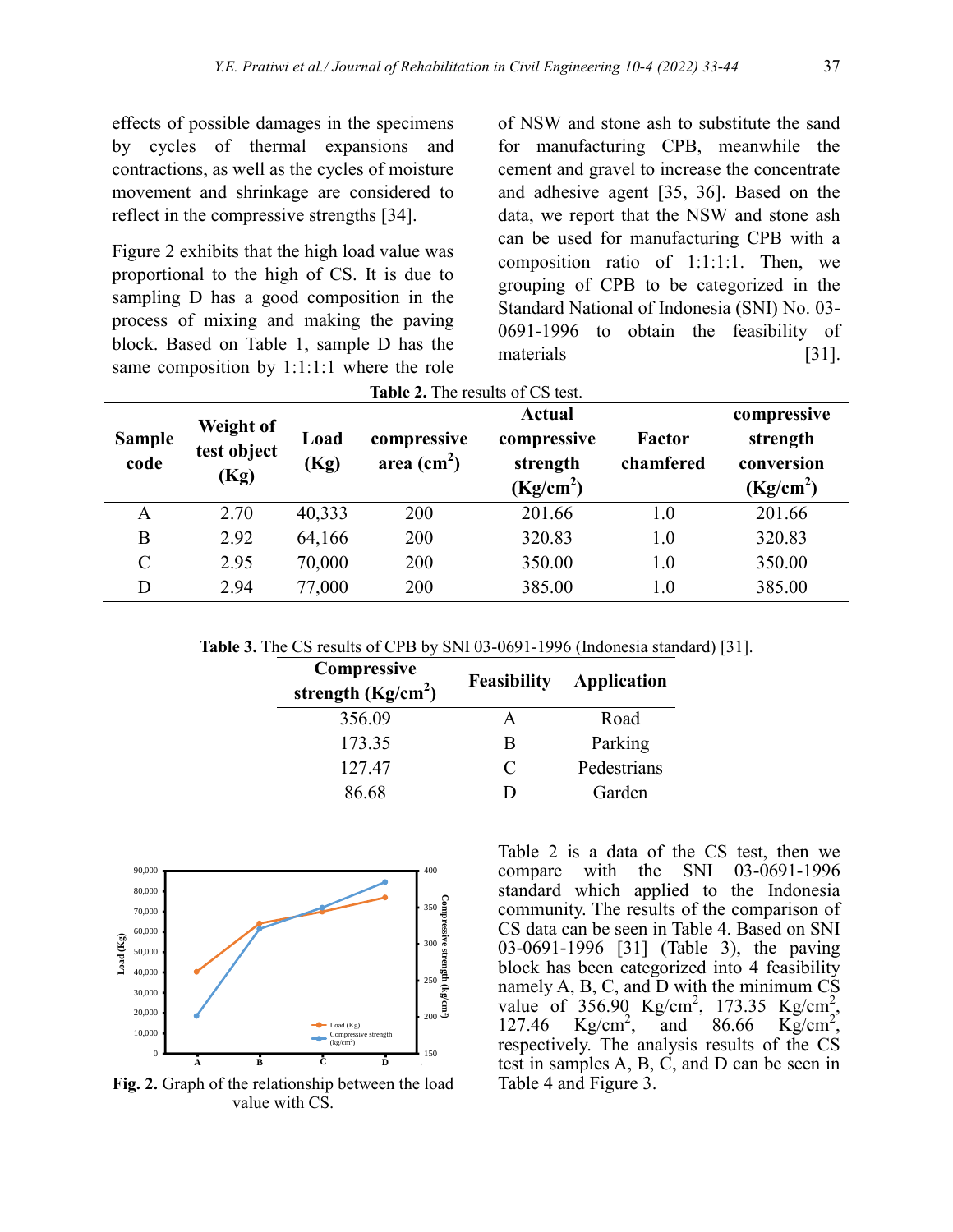Table 4 and Figure 3 shows that sample D has high CS compared with samples A, B, and C. It is certainly due to the  $\overline{SiO_2}$  being the most influential element in determining the CS of CPB which are found in NSW and stone ash. This element works as a binding of all CPB mixes so that it is hard and united

with one another. In addition, NSW has a high content of CaO and  $SiO<sub>2</sub>$  because the CaO compound in the CPB will react with water during the hydration process to  $Ca(OH)_2$ , this reaction will be the expansion of the CPB.

| <b>Sample</b> | Compressive<br>strength<br>(Kg/cm <sup>2</sup> ) | <b>Compressive strength</b><br>(Kg/cm <sup>2</sup> )<br>$\lceil 31 \rceil$ | difference | <b>Feasibility</b> | <b>Application</b> |
|---------------|--------------------------------------------------|----------------------------------------------------------------------------|------------|--------------------|--------------------|
| A             | 201.66                                           | 173.35                                                                     | 28.31      | Β                  | Parking            |
| B             | 320.83                                           | 173.35                                                                     | 147.48     | В                  | Parking            |
| C             | 350.00                                           | 173.35                                                                     | 176.65     | В                  | Parking            |
| D             | 385.00                                           | 356.09                                                                     | 28.91      | A                  | Road               |

**Table 4.** Results feasibility of CS test.



**Fig. 3.** Comparison of data analysis of the experiment with SNI 03-0691-1996.

Meanwhile, the  $SiO<sub>2</sub>$  compound in the paving block will react with  $Ca(OH)_2$  to form CSH, this reaction which will reduce the number of pores in the CPB. In the economic case, the use of NSW for substituting of sand is more profitable because the use of more NSW also gives better results in terms of the CS [18, 37].

In this study, it was shown that the more stone ash was used, the higher the CS of concrete. Stone ash is still suitable to be used as a material for manufacturing CPB because it has smooth aggregate grains into the pores thereby increasing the hardness properties of a material. It is contained the smooth silica compound which is amorphous so that it can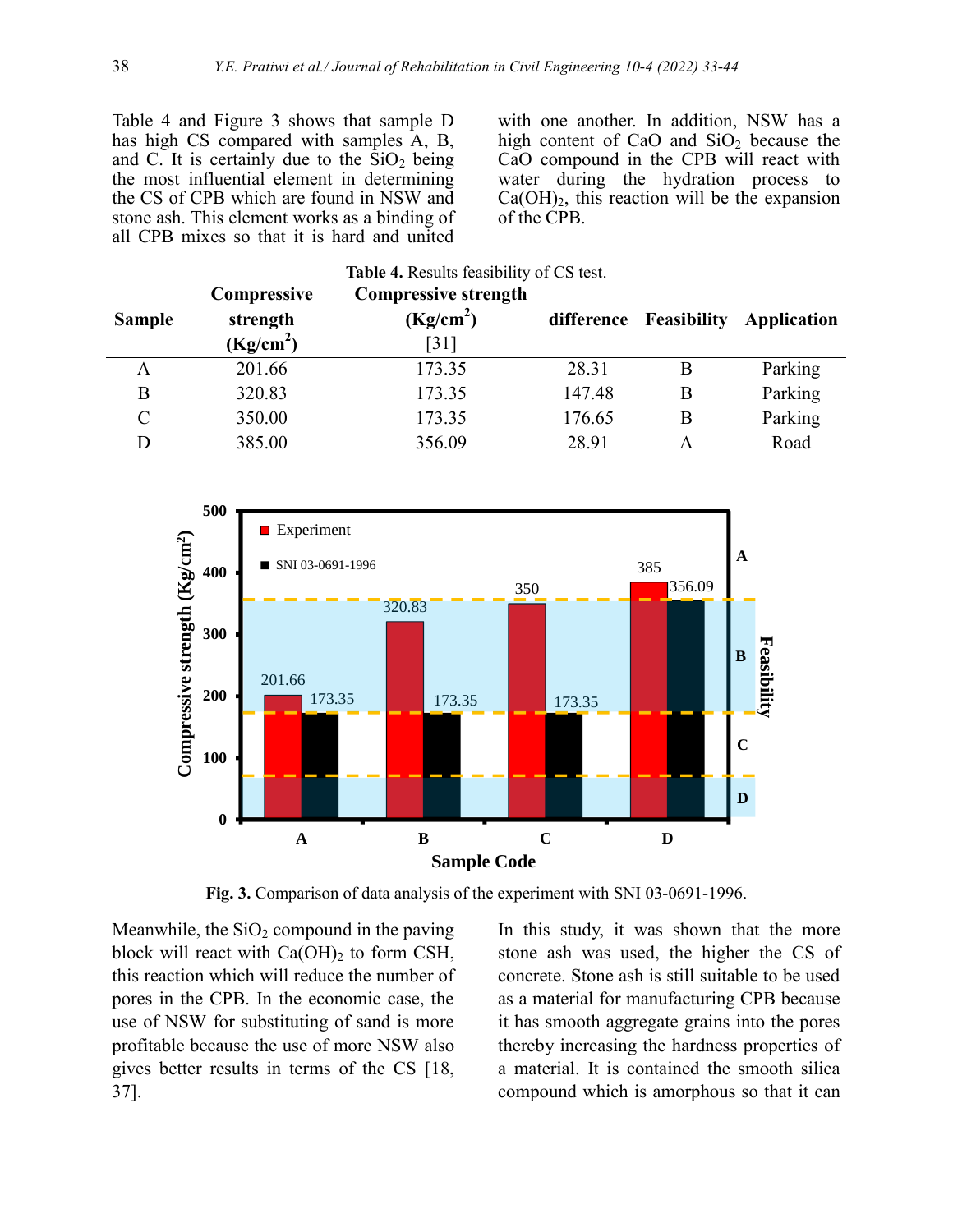harden when mixed with cement. The chemical reaction that occurs between amorphous silica and lime is the calcium silicate  $(Ca<sub>2</sub>O<sub>4</sub>Si)$  compound which is difficult to dissolve in water [24, 25].

### 3.2. Water Absorption Test

Furthermore, we test the WA of CPB which aimed to observe the effect of WA on the samples, and tested the endurance of the material. Water is a liquid material capable to enter the smallest slits. Generally, it has a high absorption value then the pore and the gap in samples will be larger as well. In this test, the water absorption was carried out using specimens that have aged 28 days of the drying period and immersed for 24 h in a soaking tub. After that, it is weighed in a wet condition and dried by using an oven at a temperature of 105°C for 24 h. The WA test results can be seen in Table 5. Table 5 shows that sample A has incubated for 24 h in an immersion tub had a wet weight of 2.74 Kg, then dried in the oven with a dry weight of 2.58 Kg. So, it is calculated by using Eq. 2 that the power of absorption into the paving block of 6.17%.

| Table 5. The results test of WA from CPB. |  |  |  |  |  |
|-------------------------------------------|--|--|--|--|--|
|-------------------------------------------|--|--|--|--|--|

| <b>Sample</b> | Wet<br>weight<br>Kg) | Dry<br>weight<br>Kg) | Water<br>absorption<br>$\frac{1}{2}$ |
|---------------|----------------------|----------------------|--------------------------------------|
| A             | 2.74                 | 2.58                 | 6.17                                 |
| B             | 3.01                 | 2.89                 | 4.18                                 |
| C             | 2.96                 | 2.83                 | 4.44                                 |
| ו ו           | 2.98                 | 2.85                 | 4.58                                 |

Sample A was compared with samples B, C, and D to observe the absorption performance, the high absorption of material will produce the damage of CPB. Subsequently, the samples B, C, and D exhibit the wet weight value of 3.01 Kg, 2.96 Kg, and 2.98 Kg with the dry wet weight of 2.89 Kg, 2.83 Kg, and

2.85 Kg have produced WA of 4.18%, 4.44%, and 4.58%, respectively. No visible signs of cracking or damage were found in any of the specimens after the wet-dry cycles. However, some thin whitish deposit was observed on the surface after the wet-dry cycles. This thin deposit on the surface is believed to be caused by leaching out of some hydrated product from inside of the specimens [34].

Based on this research, samples B, C, and D have a low absorption compared with the standard sample because the NSW is the hard material so that is less WA and it is not the same with clay which can be save of water content. In another hand, stone ash also contains silica compounds which are very smooth and amorphous so that it can harden when mixed with cement and strengthen the concrete press [38]. In addition, fly ash can be used to stabilize the mixture for expansive soils and replacement of cement or as aggregates of mortar, similar to sand [39, 40]. This is evidenced by defining the necessary quantity of water, the volume of blocked air, the water/cement ratio, and the quantity of binder required [41]. Nickel slag waste has a high content of CaO and  $SiO<sub>2</sub>$  of 64.14% and 19.86% which needs to be considered from the chemical properties because it can be colloidal in water. In this case, CaO in the concrete will react with water (rain) during the hydration process to form  $Ca(OH)_2$ , this reaction will cause the concrete to expand.

Whereas  $SiO<sub>2</sub>$  will react with Ca(OH)<sub>2</sub> to form calcium silicate hydrate (CSH), this reaction will reduce the number of pores in the concrete but it will expand to be easily destroyed. In economic terms, the use of slag substitution to sand is more profitable because the use of more slag also gives better results in terms of the compressive strength produced [42]. At the same time, we also compare the SNI 03-0691-1996 against the WA of the CPB. Based on Indonesia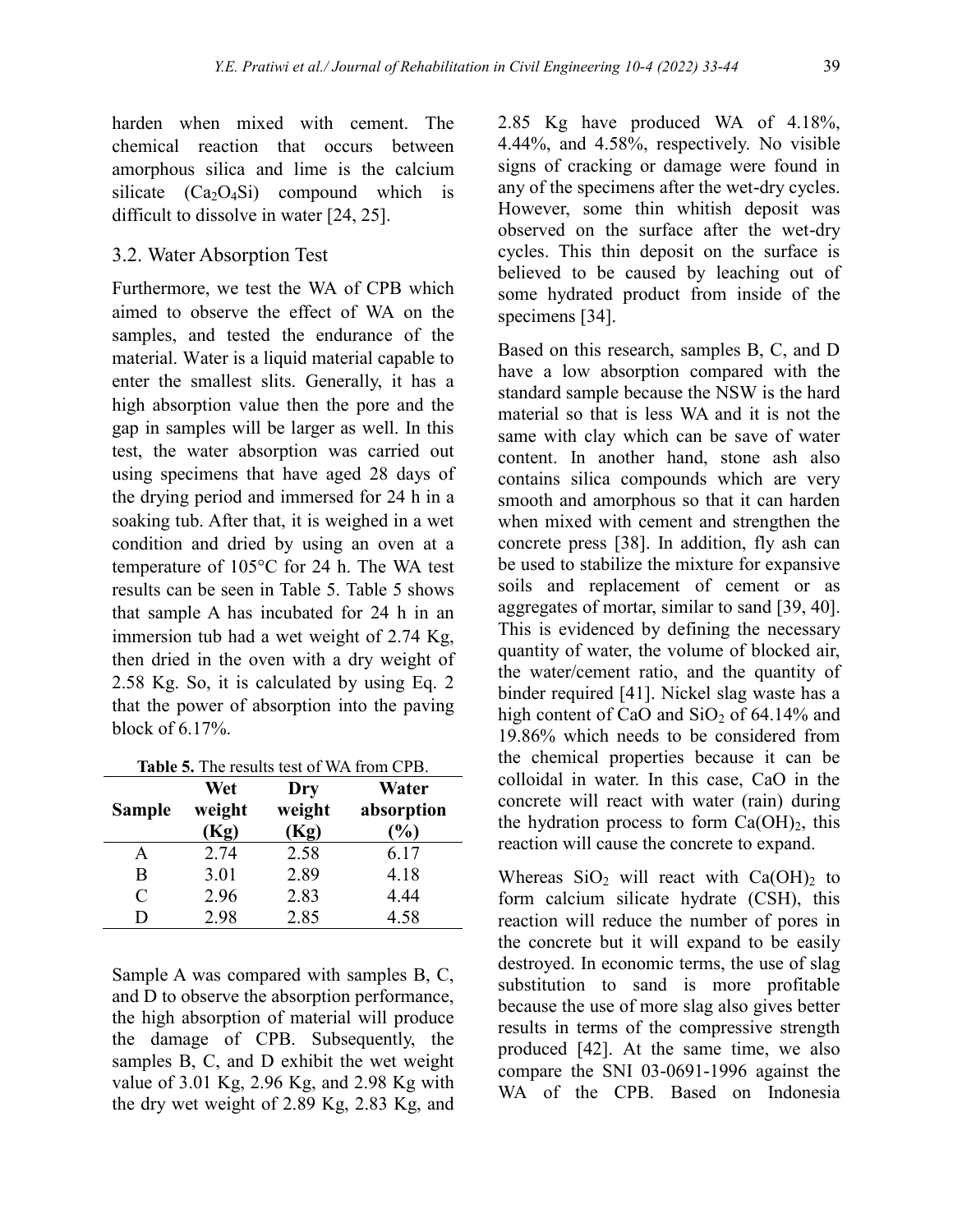Standard is the CPB with WA contents between 3%-10% still belong to good stability (Table 6). Table 6 exhibits that sample A has WA of 6.17% which falls into the category of quality C concrete bricks intended for pedestrians. While the absorption of sample B is 4.18%, sample C is 4.44%, and sample D is 4.58% so that the absorption speed above is included in the category of quality B concrete bricks intended for the parking area. The results of WA test analysis can be seen in Table 7 and Figure 4.

| Table 6. The WA results of CPB by SNI 03-0691- |
|------------------------------------------------|
| 1996 (Indonesia standard) [31].                |

| Water<br>absorption $(\% )$ |   | <b>Feasibility Application</b> |
|-----------------------------|---|--------------------------------|
|                             |   | Road                           |
|                             | B | Parking                        |
| x                           | C | Pedestrians                    |
| 10                          | Ð | Garden                         |

Figure 4 shows the highest percentage of WA in sample A with a composition of 25% cement, 25% gravel, and 50% sand which is 6.17%. Then followed by sample D with a composition of 25% cement, 25% gravel, 25% NSW, and ash stone 25% which is WA of 4.58%. In sample C with a 25% cement composition, 25% gravel, 30% NSW, and 20% stone ash, the absorption was reduced by 4.44%. The lowest absorptive capacity was found in sample B with 25% cement composition, 25% gravel, 40% NSW and 10% stone ash-producing 4.18% absorption. Because samples B, C, and D no longer use the composition of the sand but use the composition of NSW and stone ash instead of sand. The absorption of water in the sand is very high because the sand is composed of  $70\%$  of large particles of  $0.02 - 2.00$  mm. The CPB whose structure is not porous is tough to absorb water quickly because the pore structure or cavity contained in the paving block dramatically affects the size of the absorption of water.

| <b>Sample</b> | Water<br>absorption<br>$(\%)$ | Water<br>absorption $(\% )$<br>(SNI 03-0691-<br>1996) |      | difference Feasibility | Application |
|---------------|-------------------------------|-------------------------------------------------------|------|------------------------|-------------|
| A             | 6.17                          | 8                                                     | 1.83 |                        | Pedestrians |
| B             | 4.18                          | 6                                                     | 1.82 | B                      | Parking     |
| $\mathcal{C}$ | 4.44                          | 6                                                     | 1.56 | B                      | Parking     |
| D             | 4.58                          | 6                                                     | 1.42 | B                      | Parking     |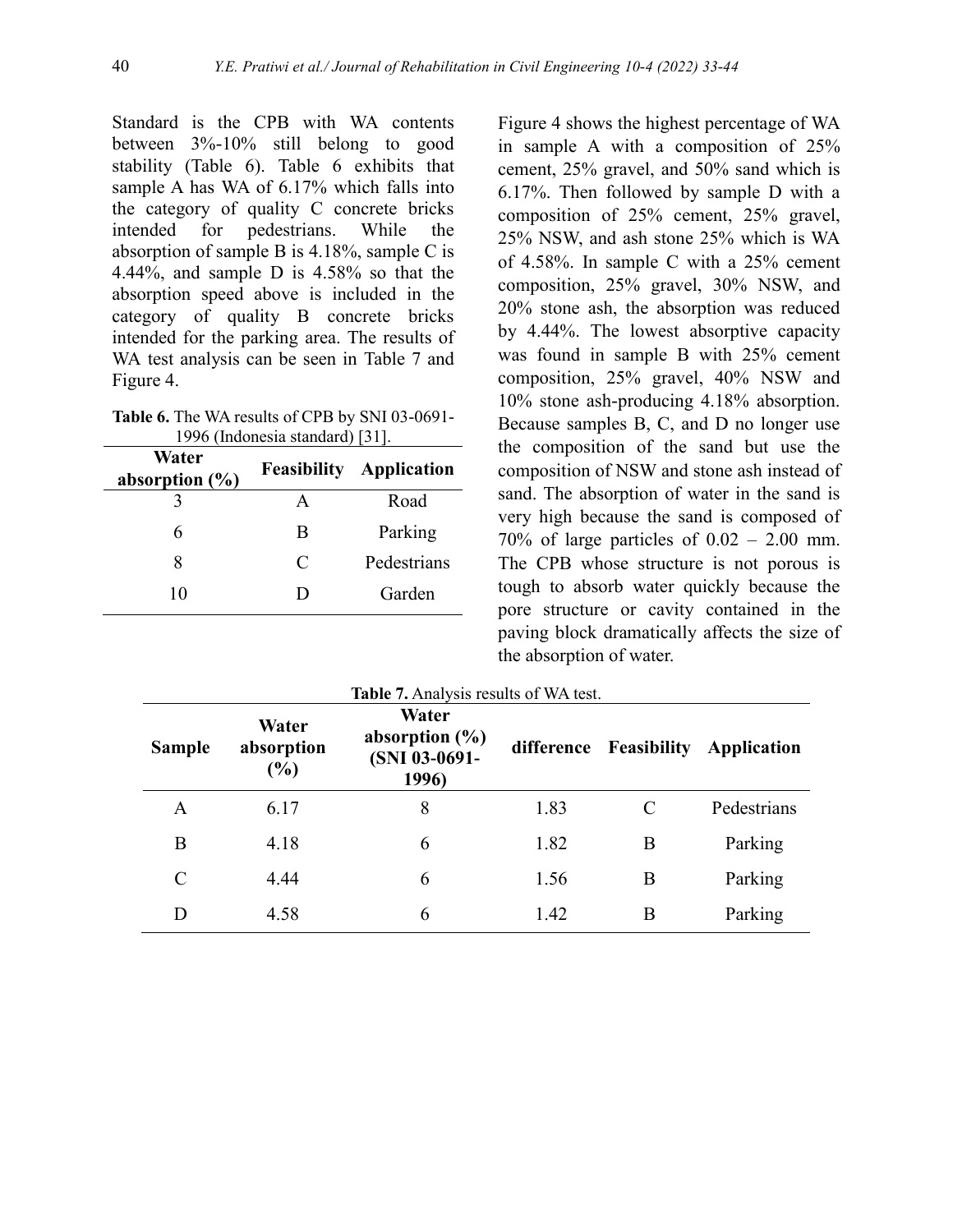

**Fig. 4.** Analysis results of WA test.

The use of NSW is quite high, resulting in minimal water absorption. It is certainly due to the high NSW content as a substitute for sand that can reduce WA in CPB. In this case, the CaO compound in the paving block mixture will react with water during the hydration process to  $Ca(OH)_2$  this occurs reaction will be expanding. Meanwhile, the  $SiO<sub>2</sub>$  compound in the concrete mixture will react with  $Ca(OH)_2$  to form CSH, this reaction will reduce the number of pores in the concrete.

The WA is a significant factor affecting the strength of brittle material, which is influenced by various factors including material properties, use of material size, pore shape, and many other things [43]. Based on Figure 4, it can be concluded that sample A with feasibility C value can be applied to the pedestrians. Meanwhile, Samples B, C, and D with feasibility B value can be applied to the parking area.

# **4. Conclusion**

The potential for practical application of NSW and stone ash as raw materials for manufacturing the CPB has been examined, where the sample D is excellent at paving block fabrication with the composition 1:1:1:1. This is evident from the results of testing CS and WA with the value of 385.00 Kg/cm<sup>2</sup> and 4.58%, which can be applied on city roads. Meanwhile, sample A is a standard that usually for manufacturing CPB can only be as appropriated for pedestrians, and samples B and C have good endurance to use as a parking areas, respectively. This helps to produce the CPB with the utilization of slag and stone ash wastes for better engineering properties.

# **Acknowledgments**

The authors are grateful for financial support from the LPPM-University of Muhammadiyah Kendari.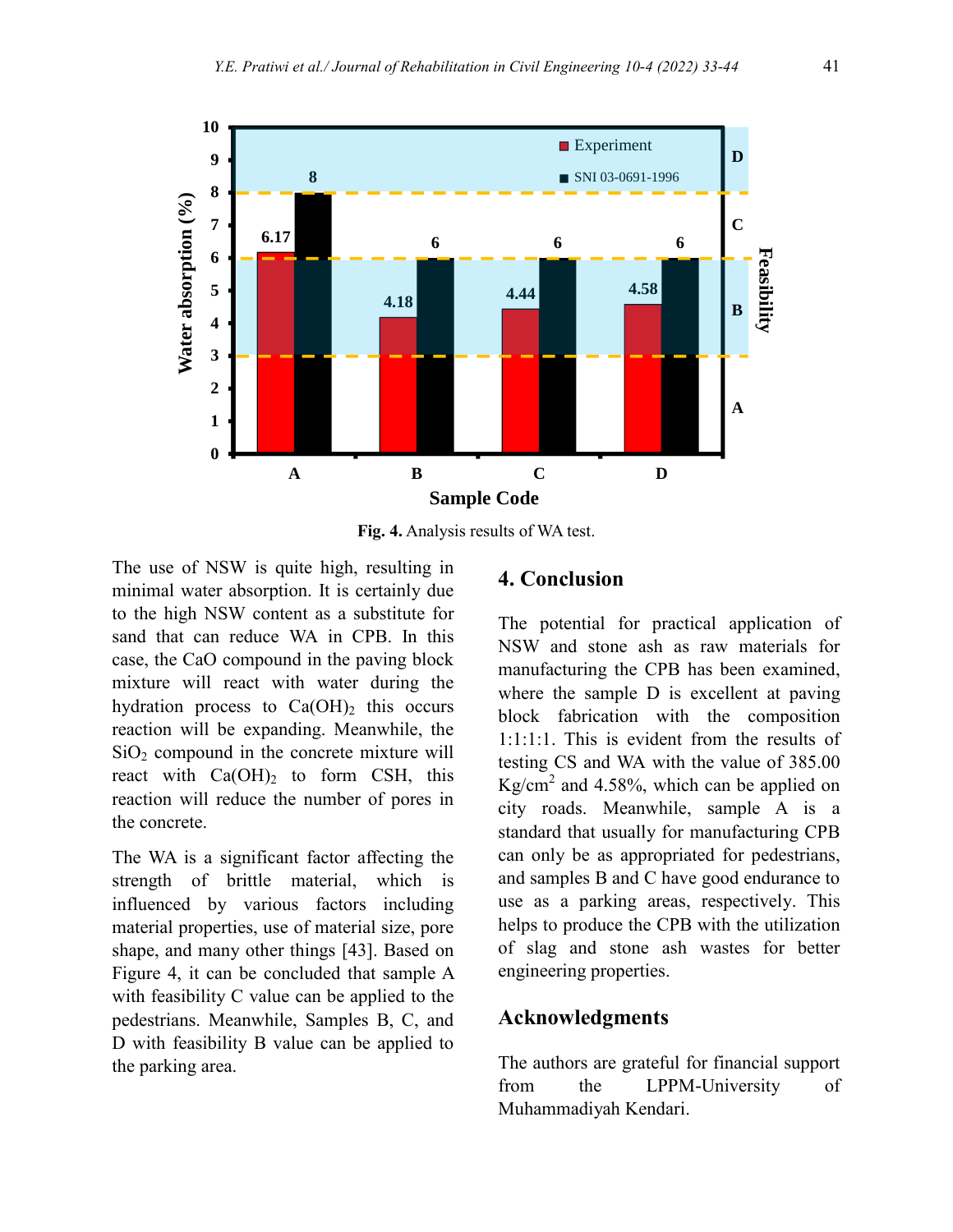## **References**

- [1] Nansadiqa, L., Masbar, R., Majid, M. S. A. (2019). "Does economic growth matter for poverty reduction in Indonesia." East African Scholars Journal of Economics, Business and Management, Vol. 2, No. 2, pp. 46–52
- [2] Rath, B. N., Hermawan, D. (2019). "Do information and communication technologies foster economic growth in Indonesia?" Buletin Ekonomi Moneter Dan Perbankan, Vol. 22, No. 1, pp. 103–122
- [3] Chowdhary, P., Bharagava, R. N., Mishra, S., Khan, N. (2020). "Role of industries in water scarcity and its adverse effects on environment and human health." Environmental Concerns and Sustainable Development, Springer, 235–256
- [4] Damanhuri, E., Handoko, W., Padmi, T. (2014). "Municipal solid waste management in Indonesia." Municipal Solid Waste Management in Asia and the Pacific Islands, Springer, 139–155
- [5] Meidiana, C., Gamse, T. (2010). "Development of waste management practices in Indonesia." European Journal of Scientific Research, Vol. 40, No. 2, pp. 199–210
- [6] Nurdin, M., Zaeni, A., Rammang, E. T., Maulidiyah, M., Wibowo, D. (2017). "Reactor design development of chemical oxygen demand flow system and its application." Analytical and Bioanalytical Electrochemistry, Vol. 9, No. 4, pp. 480– 494
- [7] Wibowo, D., Ruslan, Maulidiyah, Nurdin, M. (2017). "Determination of COD based on Photoelectrocatalysis of FeTiO3.TiO2/Ti Electrode." IOP Conference Series: Materials Science and Engineering. doi:10.1088/1757- 899X/267/1/012007
- [8] Wibowo, D., Sufandy, Y., Irwan, I., Azis, T., Maulidiyah, M., Nurdin, M. (2020). "Investigation of nickel slag waste as a modifier on graphene-TiO2 microstructure for sensing phenolic compound." Journal

of Materials Science: Materials in Electronics, pp. 1–9

- [9] Wibowo, D., Basri, B., Adami, A., Sumarlin, S., Rosdiana, R., Wa, N., Ilham, I. (2020). "Analisis Kandungan Logam Nikel (Ni) dalam Air Laut dan Persebarannya di Perairan Teluk Kendari, Sulawesi Tenggara." Indonesian Journal of Chemical Research, Vol. 8, No. 2, pp. 144–150. doi:10.30598//ijcr.2020.8-dwi
- [10] Hartono, D. M., Suganda, E., Nurdin, M. (2018). "How Land Stripping Affects Quality of River in Pomalaa Nickel Mining , South East Sulawesi , Indonesia.", Vol. 15, No. 4, pp. 47–56. doi:10.3233/AJW-180057
- [11] Ilham, Hartono, D. M., Suganda, E., Nurdin, M. (2017). "Metal distribution at river water of mining and nickel industrial area in Pomalaa Southeast Sulawesi Province, Indonesia." Oriental Journal of Chemistry, Vol. 33, No. 5, pp. 2599–2607. doi:10.13005/ojc/330557
- [12] Haryadi, H. (2016). "Analisis Dampak Pembangunan Smelter Nikel terhadap Perekonomian Daerah di Provinsi Sulawesi Tenggara." Buletin Sumber Daya Geologi, Vol. 11, No. 1, pp. 25–39
- [13] Kurniawan, A. R., Murayama, T., Nishikizawa, S. (2021). "Appraising affected community perceptions of implementing programs listed in the environmental impact statement: A case study of Nickel smelter in Indonesia." The Extractive Industries and Society, Vol. 8, No. 1, pp. 363–373
- [14] Upe, A., Equatora, M. A. J. H., Zainur Wula, M. A. (2020). "Mining and Peasant Societies Resistance: Political Ecology Perspective." International Journal of Psychosocial Rehabilitation, Vol. 24, No. 4
- [15] Susanto, I., Ranastra Irawan, R., Hamdani, D. (2020). "Nickel slag waste utilization for road pavement material as strategy to reduce environmental pollution." E3S Web of Conferences (Vol. 202), 5003
- [16] Saha, A. K., Majhi, S., Sarker, P. K., Mukherjee, A., Siddika, A., Aslani, F., Zhuge, Y. (2021). "Non-destructive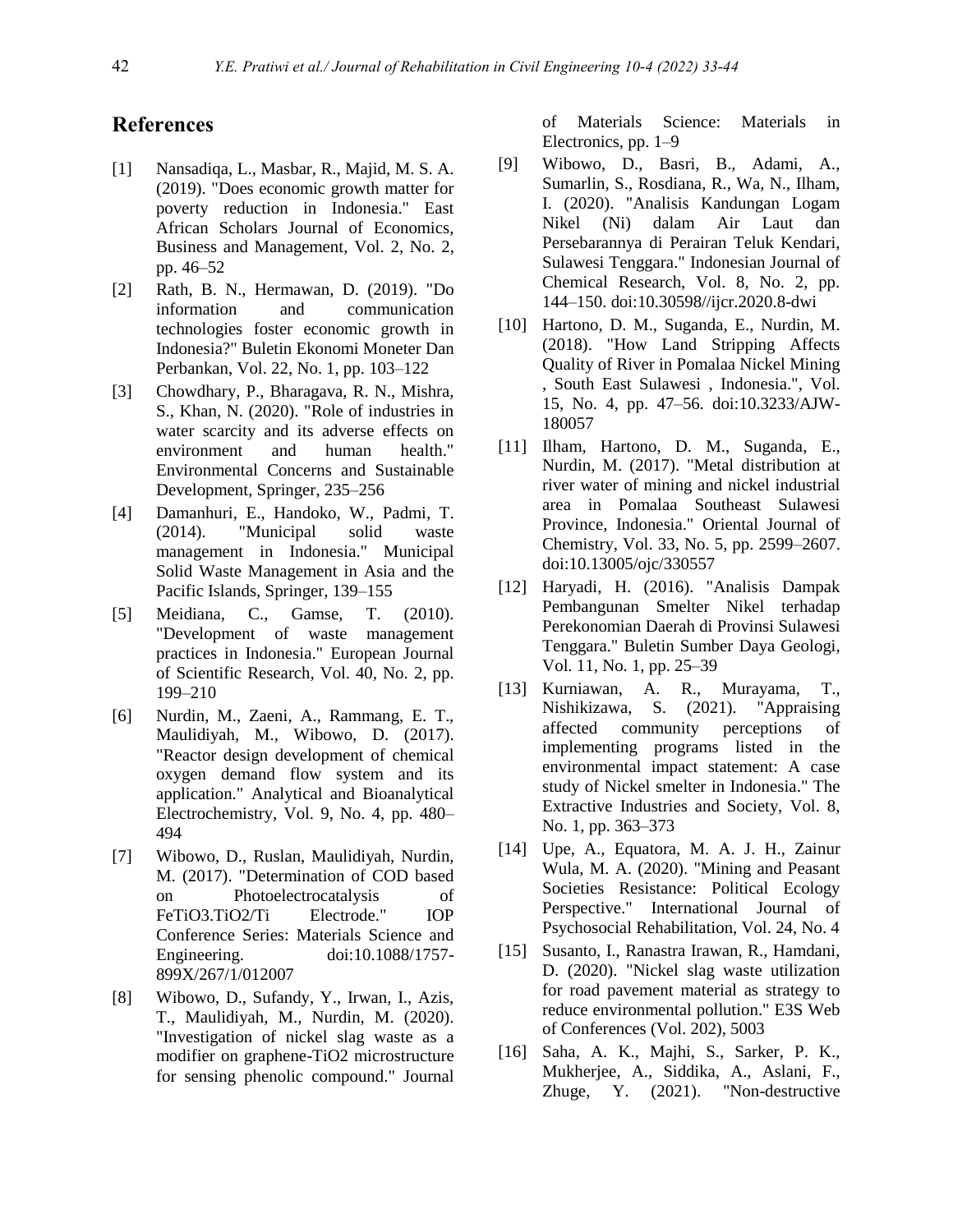prediction of strength of concrete made by lightweight recycled aggregates and nickel slag." Journal of Building Engineering, Vol. 33, pp. 101614

- [17] Edwin, R. S., Ngii, E., Talanipa, R., Masud, F., Sriyani, R. (2019). "Effect of nickel slag as a sand replacement in strength and workability of concrete." IOP Conference Series: Materials Science and Engineering (Vol. 615), IOP Publishing, 12014
- [18] Zhang, G., Wang, N., Chen, M., Wang, Y., Li, H. (2019). "Iron Recovery from Nickel Slag by Aluminum Dross: Viscosity Evolution in Different Periods." REWAS 2019, Springer, 143–152
- [19] Sarita, U. (2021). "Overview the local barrow material of nickel slag mixture as an aggregate foundation layer." IOP Conference Series: Earth and Environmental Science (Vol. 622), IOP Publishing, 12037
- [20] El Nouhy, H. A. (2013). "Properties of paving units incorporating slag cement." HBRC Journal, Vol. 9, No. 1, pp. 41–48. doi:10.1016/j.hbrcj.2012.12.004
- [21] Ajay, V., Rajeev, C., Yadav, R. K. (2012). "Effect of micro silica on the strength of concrete with ordinary Portland cement." Research Journal of Engineering Sciences, Vol. 2278, pp. 9472
- [22] Prince, A. T. (1954). "Liquidus Relationships on 10% MgO Plane of the System Lime‐Magnesia‐Alumina‐Silica." Journal of the American Ceramic Society, Vol. 37, No. 9, pp. 402–408
- [23] Muzakkar, M. Z., Nurdin, M., Ismail, I., Maulidiyah, M., Wibowo, D., Ratna, R., Saad, S. K. M., Umar, A. A. (2019). "TiO2 Coated-Asphalt Buton Photocatalyst for High-Performance Motor Vehicles Gas Emission Mitigation." Emission Control Science and Technology, Vol. 6, pp. 28–36
- [24] Garrault-Gauffinet, S., Nonat, A. (1999). "Experimental investigation of calcium silicate hydrate (CSH) nucleation." Journal of Crystal Growth, Vol. 200, Nos. 3–4, pp. 565–574
- [25] Zheng, K. (2016). "Pozzolanic reaction of glass powder and its role in controlling alkali–silica reaction." Cement and Concrete Composites, Vol. 67, pp. 30–38
- [26] Okafor, F. O., Okonkwo, U. N. (2009). "Effects of rice husk ash on some geotechnical properties of lateritic soil." Nigerian Journal of Technology, Vol. 28, No. 1, pp. 46–52
- [27] Sabat, A. K. (2012). "A study on some geotechnical properties of lime stabilised expansive soil–quarry dust mixes." International Journal of Emerging Trends in Engineering and Development, Vol. 1, No. 2, pp. 42–49
- [28] Meyer, C. (2009). "The greening of the concrete industry." Cement and Concrete Composites, Vol. 31, No. 8, pp. 601–605
- [29] Nishigaki, M. (2000). "Producing permeable blocks and pavement bricks from molten slag." Waste Management, Vol. 20, Nos. 2–3, pp. 185–192
- [30] Wattanasiriwech, D., Saiton, A., Wattanasiriwech, S. (2009). "Paving blocks from ceramic tile production waste." Journal of Cleaner Production, Vol. 17, No. 18, pp. 1663–1668
- [31] Badan Standar Nasional Indonesia. (1996). *Bata Beton (Paving Blok)* SNI 03-0691- 1996
- [32] Badan Standar Nasional Indonesia. (1990). "Metode Pengujian Kuat Tekan Beton." SNI 03-1974-1990
- [33] Cho, B.-S., Kim, Y.-U., Kim, D.-B., Choi, S.-J. (2018). "Effect of ferronickel slag powder on microhydration heat, flow, compressive strength, and drying shrinkage of mortar." Advances in Civil Engineering, Vol. 2018
- [34] Saha, A. K., Sarker, P. K. (2018). "Durability of mortar incorporating ferronickel slag aggregate and supplementary cementitious materials subjected to wet–dry cycles." International Journal of Concrete Structures and Materials, Vol. 12, No. 1, pp. 1–12
- [35] Cai, X., Wu, Y., Guo, X., Ming, Y. (2012). "Research review of the cement sand and gravel (CSG) dam." Frontiers of Structural